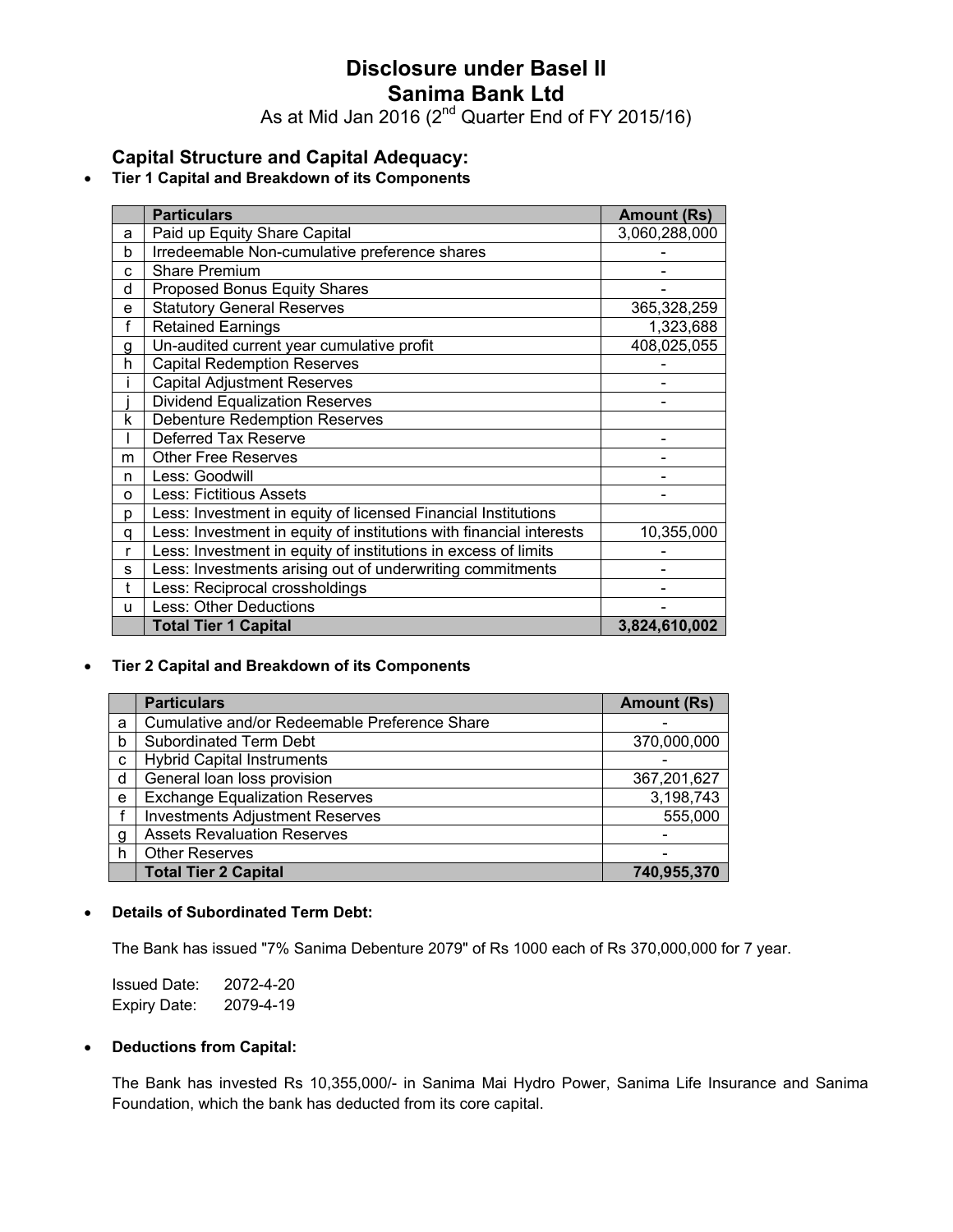### • **Total Qualifying Capital:**

| <b>Particulars</b>             | <b>Amount (Rs)</b> |
|--------------------------------|--------------------|
| Core Capital (Tier 1)          | 3.824.610.002      |
| Supplementary Capital (Tier 2) | 740,955,370        |
| <b>Total Capital Fund</b>      | 4,565,565,372      |

• **Capital Adequacy Ratio: 11.26%** 

# **Risk Exposures**

• **Risk weighted exposures for credit Risk, Market Risk and Operational Risk:** 

| <b>RISK WEIGHTED EXPOSURES</b>                                        | <b>Amount (Rs)</b> |
|-----------------------------------------------------------------------|--------------------|
| Risk Weighted Exposure for Credit Risk                                | 37,105,190,717     |
| Risk Weighted Exposure for Operational Risk                           | 1,700,303,885      |
| Risk Weighted Exposure for Market Risk                                | 645,639,086        |
| Total Risk Weighted Exposures (Before Bank's adjustment of Pillar II) | 39,451,133,688     |

### • **Risk Weighted exposures under each 11 categories of Credit Risk:**

| <b>S.N.</b>    | <b>Categories</b>                                              | <b>Amount (Rs)</b> |
|----------------|----------------------------------------------------------------|--------------------|
|                | <b>Claims on Government and Central Bank</b>                   | 786,709,937        |
| $\mathcal{P}$  | <b>Claims on Other Financial Entities</b>                      |                    |
| 3              | Claims on Banks                                                | 916,924,305        |
| 4              | Claims on Domestic Corporate and Securities Firms              | 17,542,498,707     |
| 5              | Claims on Regulatory Retail Portfolio & Other Retail Portfolio | 6,628,454,420      |
| 6              | Claims secured by residential properties                       | 1,592,616,931      |
| $\overline{7}$ | Claims secured by Commercial real estate                       | 463,188,440        |
| 8              | Past due claims                                                | 19,274,977         |
| 9              | High Risk claims                                               | 4,295,360,160      |
| 10             | <b>Other Assets</b>                                            | 1,443,201,107      |
| 11             | Off Balance Sheet Items                                        | 3,416,961,733      |
| <b>Total</b>   |                                                                | 37,105,190,717     |

# • **Total Risk Weight Exposures calculation Table:**

| <b>RISK WEIGHTED EXPOSURES</b>                                            | <b>Amount (Rs)</b> |
|---------------------------------------------------------------------------|--------------------|
| Risk Weighted Exposure for Credit Risk                                    | 37,105,190,717     |
| Risk Weighted Exposure for Operational Risk                               | 1,700,303,885      |
| Risk Weighted Exposure for Market Risk                                    | 645,639,086        |
| Add: 2% of the total RWE add by Supervisory Review                        | 789,022,674        |
| Add: RWE equivalent to reciprocal of capital charge of 2% of Gross Income | 304,700,000        |
| Total Risk Weighted Exposures (After Bank's adjustment of Pillar II)      | 40,544,856,361     |
| <b>Total Core Capital</b>                                                 | 3,824,610,002      |
| <b>Total Capital</b>                                                      | 4,565,565,372      |

### • **Amount of Non-Performing Assets (both Gross and Net):**

| <b>Particulars</b> | <b>Gross Amount (Rs)</b> | <b>Loan Loss Provision (Rs)</b> | Net NPL (Rs) |
|--------------------|--------------------------|---------------------------------|--------------|
| Restructured       |                          |                                 |              |
| Sub-Standard       | 6.542.006                | 1,635,502                       | 4,906,505    |
| Doubtful           | 1,031,926                | 515.963                         | 515,963      |
| Loss               | 8,842,653                | 8,842,653                       |              |
| <b>Total</b>       | 16,416,585               | 10.994.117                      | 5,422,468    |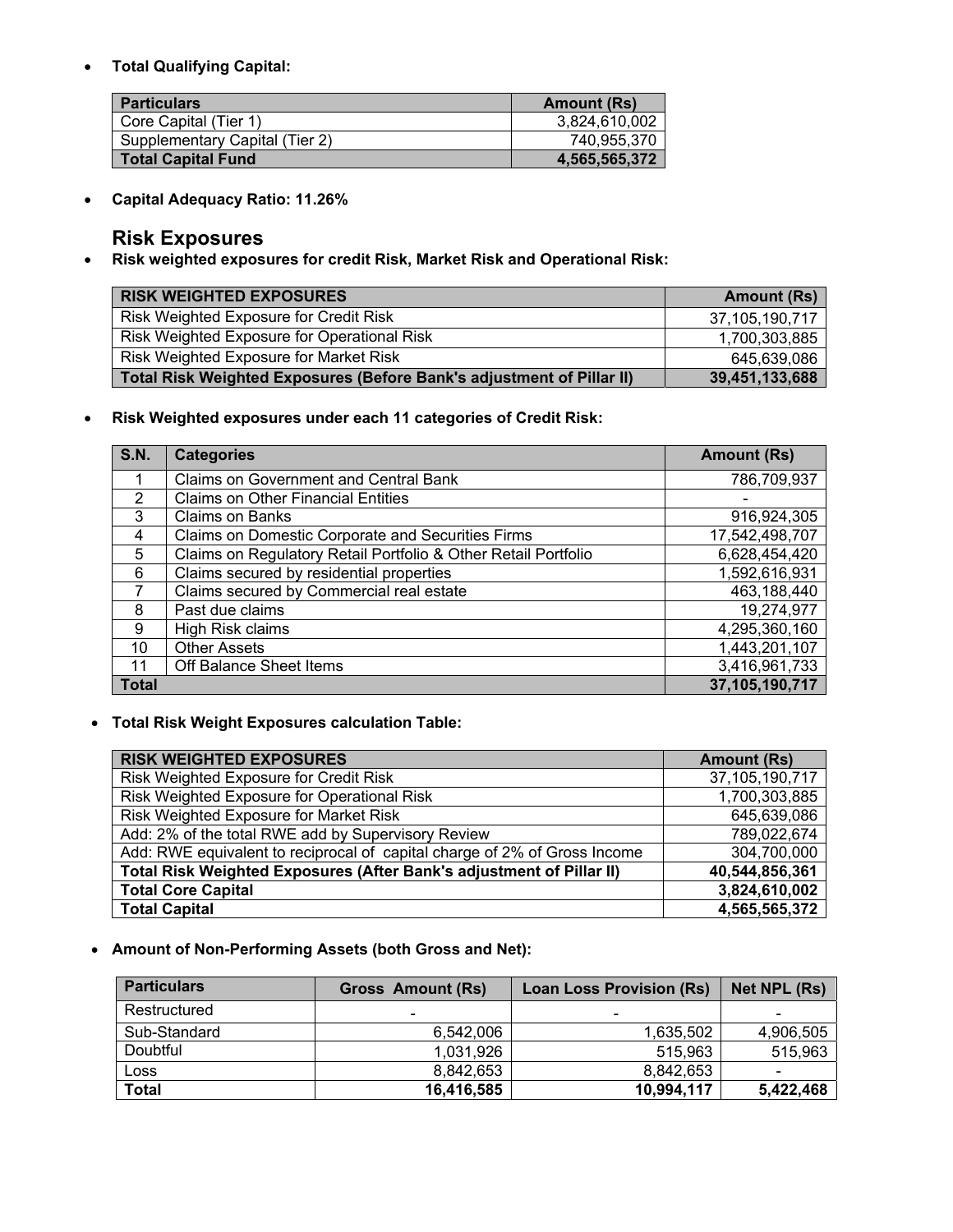### • **NPA Ratios:**

| <b>NPA Ratios</b>           | (%)  |
|-----------------------------|------|
| Gross NPA to Gross Advances | 0.05 |
| Net NPA to Net Advances     |      |

## • **Movement in Non Performing Assets:**

| <b>Particulars</b>              | This Quarter (Rs) | <b>Previous Quarter (Rs)</b> | Change $(\%)$ |
|---------------------------------|-------------------|------------------------------|---------------|
| Non Performing Assets (Volumes) | 16.416.585        | 13.947.830                   | 17.70%        |
| Non Performing Assets (%)       | 0.05              | 0.05                         | $0.00\%$      |

# • **Write off Loans and Interest Suspense:**

| <b>Particulars</b>                  | <b>Amount</b> |
|-------------------------------------|---------------|
| Write off loans during the quarter  |               |
| Write off Interest Suspense quarter | -             |
| <b>Total</b>                        | -             |

# • **Movement in Loan Loss Provision and Interest Suspense:**

| <b>Particulars</b>          | This Quarter (Rs) | <b>Previous Quarter(Rs)</b> | Change (%)  |
|-----------------------------|-------------------|-----------------------------|-------------|
| Loan Loss Provision (Total) | 378,276,360       | 342.615.690                 | 10.41%      |
| Interest Suspense           | 80.687.332        | 97.159.892                  | $(16.95\%)$ |

## • **Details of Additional Loan Loss Provision during the quarter:**

| <b>Particulars</b> | <b>Amount (Rs)</b> |
|--------------------|--------------------|
| Pass               | 34,435,247.39      |
| Restructured       |                    |
| Sub-Standard       | 1,592,378.47       |
| Doubtful           | 382,454.57         |
| Loss               | 5,027,707.57       |
| <b>Total</b>       | 41,437,787.99      |

# • **Segregation of Investment Portfolio:**

| <b>Particulars</b>      | Amount (Rs)   |
|-------------------------|---------------|
| Held for Trading        | 41.356.208    |
| <b>Held to Maturity</b> | 8.071.350.520 |
| Available for sale      | 12.657.600    |
| <b>Total Investment</b> | 8,125,364,328 |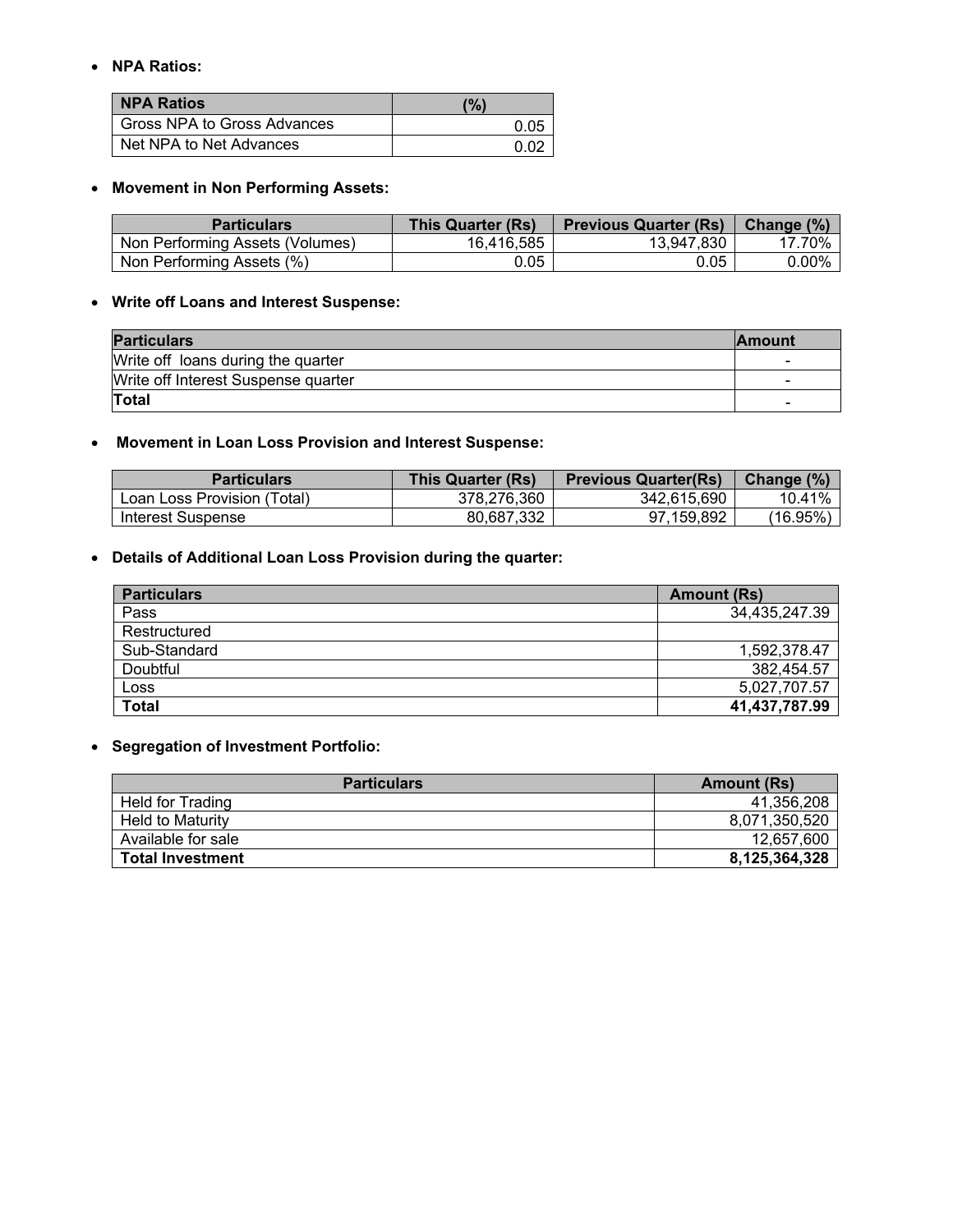# **Risk Management Function**

## **Appointment of CRO**

Chief Risk Officer (CRO), along with his team, is responsible for overall risk management of the Bank which includes managing, assessing, identifying, monitoring and reducing pertinent global, macro and micro-economic level business risks that could interfere with Banks objective and goals and whether the Bank is in substantial compliance with its internal operating policies and other applicable regulations and procedures, external, legal, regulatory or contractual requirements on a continuous basis. Further, CRO ensures integration of all major risk in capital assessment process.

### **Risk Management Committee (RMC)**

Board level risk management committee has been set up under NRB Directive for ensuring/reviewing bank's risk appetite are in line with the policies and CRO acts as member secretary. CRO closely monitors and report on credit related risks in ALCO & RMC meeting.

## **Operational Risk**

Board and senior management of the bank places high priority on effective operational risk management and adherence to sound operating controls.

- Policies/Guidelines explicitly supports the identification, assessment, control and reporting of key risks.
- Emphasizes on dual controls,
- Effective monitoring and internal reporting,
- Contingency and business continuity plans,
- High standards of ethics and integrity,
- Commitment to good corporate governance and
- Segregation of duties and clear lines of management responsibility, accountability and reporting.

### **Market Risk**

Sanima has Market Risk Management Policy developed in line with Risk Management Guidelines issued by NRB to assess and actively manage all material market risks, wherever they arise throughout the bank and a capital charge is provided for such risks. Stress testing technique also covers the capital requirement on market shock. Foreign Currency peak position, interest rate risk, stock position is discussed in ALCO meetings on monthly basis.

For interest risk management, appropriate assets and liability mismatch (GAP analysis) is measured as per policy so as to minimize sudden fall in NII. Investments in stock are revalued at the end of every month and Open positions in foreign currencies are monitored daily. Prompt Action is taken to keep open positions and foreign currency exchange risk to a minimum level. Regulatory limits too are ensured at all time.

Adequate care is taken to ensure the maturity of deposits to match with assets maturity. Adequate liquidity is ensured even in stressed scenarios. Various ratios as per liquidity risk management policy are assessed. Treasury department plays the vital role for monitoring same and report to ALCO.

### **Compliance**

Compliance officer has been entrusted with the responsibility of assessment, identification and reporting to CRO the Operational, Liquidity & Market Risk in conformity with risk management policies of Sanima.

### **Assets and Liability Committee (ALCO)**

The ALCO, chaired by Chief Executive Officer, ensures functioning of the banking business in line with the set procedures and processes and recommends for necessary steps to address the risk associated with liquidity, movement in interest rate, exchange rate and equity price and other risks.